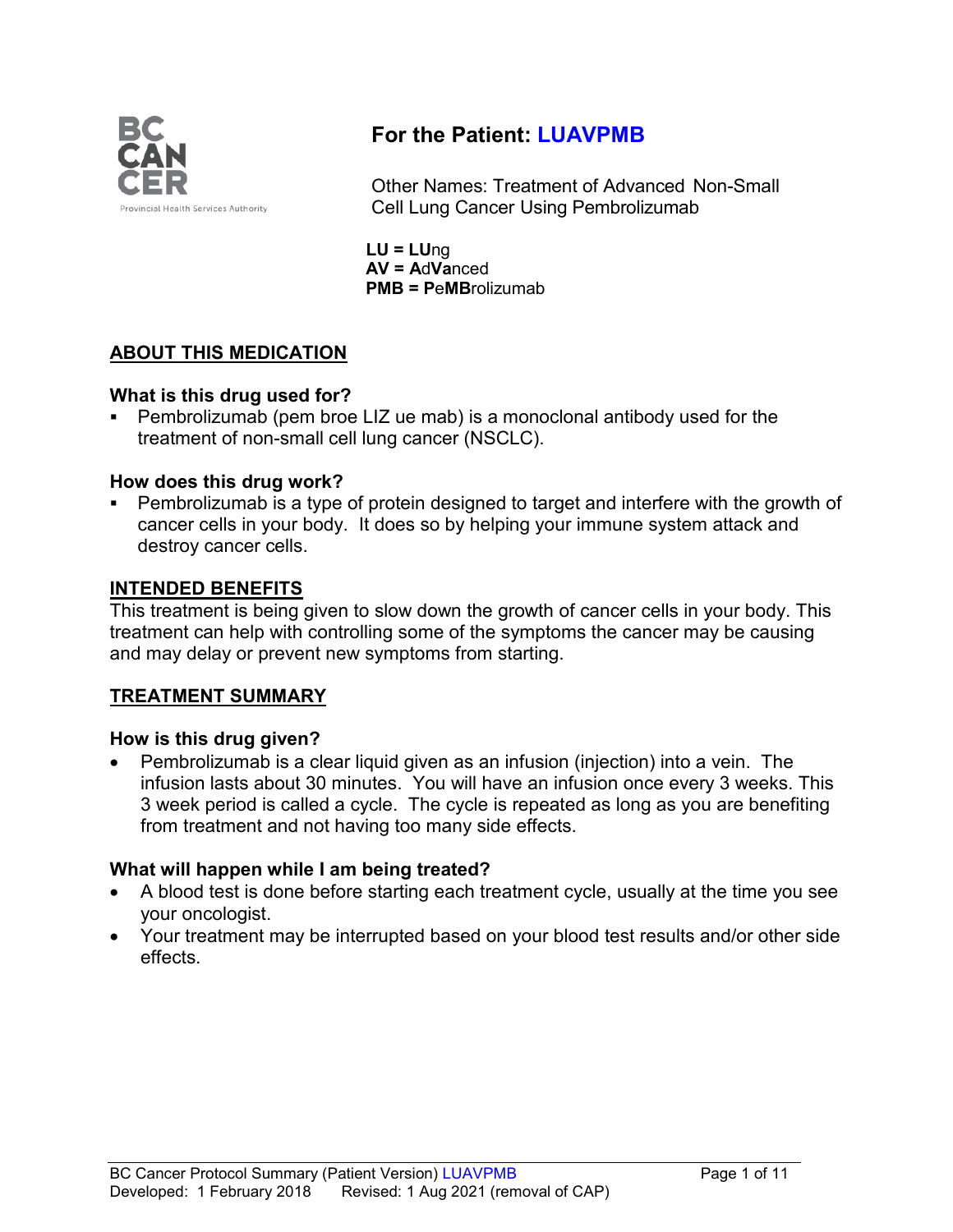## **OTHER INSTRUCTIONS**

• *It is very important to report side effects immediately to your doctor. Do not manage side effects at home without first speaking with your doctor. Be aware that symptoms may be delayed and can develop months after your last dose.*

#### **What other drugs or foods can interact with pembrolizumab?**

- Other drugs may **interact** with pembrolizumab. Check with your doctor or pharmacist before you start or stop taking any other drugs including all prescription and nonprescription medicines, steroids or other medicines that lower your immune response, vitamins, and herbal supplements.
- The drinking of alcohol (in small amounts) does not appear to affect the safety or usefulness of pembrolizumab.

## **Other important things to know:**

- **Before you are given pembrolizumab**, talk to your doctor or pharmacist if you:
	- $\circ$  have an active condition where your immune system attacks your body (autoimmune disease), such as ulcerative colitis, Crohn's disease, lupus, rheumatoid arthritis or sarcoidosis.
	- $\circ$  take other medicines that make your immune system weak. Examples of these may include steroids, such as prednisone.
	- o had an organ transplant, such as a kidney transplant.
	- o have any other medical conditions.
- Pembrolizumab may damage sperm and may harm the baby if used during pregnancy. It is best to use **birth control** while being treated with pembrolizumab and for at least **4 months** after the last dose. Tell your doctor right away if you or your partner becomes pregnant. Do not breast feed during treatment.
- Pembrolizumab may pass into your breast milk. **Do not breastfeed** during treatment
- **Tell** doctors or dentists that you are being treated with pembrolizumab before you receive any treatment from them.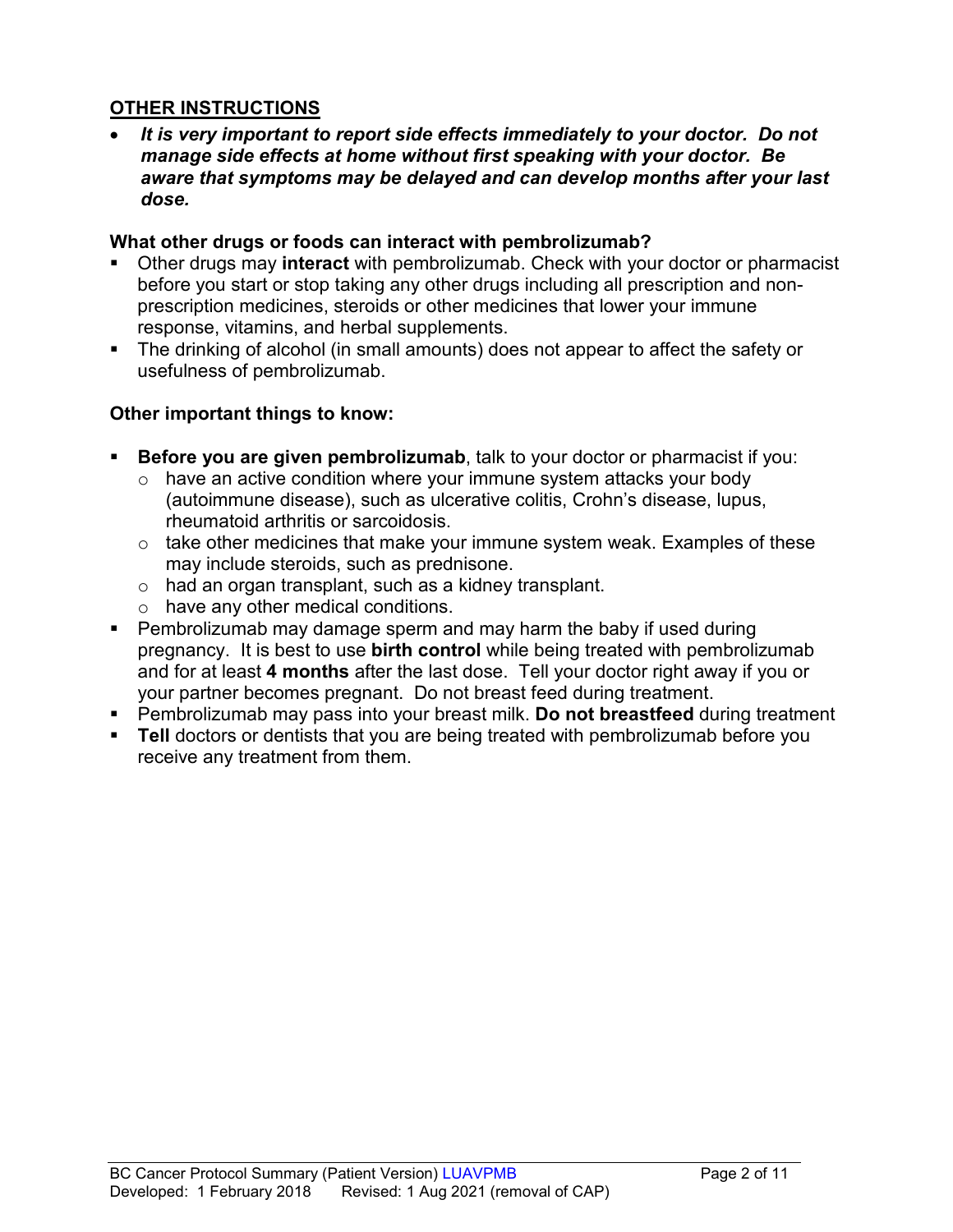# **SIDE EFFECTS AND WHAT TO DO ABOUT THEM**

## **Pembrolizumab may cause serious immune reactions against your own body (autoimmune) affecting many parts.**

## **Are there any risks?**

Unexpected and unlikely side effects can occur with any drug treatment. The ones listed below are particularly important for you to be aware of as they are directly related to the common actions of the drug in your treatment plan.

# **What is the most important information I should know about SERIOUS SIDE EFFECTS?**

- Pembrolizumab can cause serious side effects in many parts of your body. These side effects are most likely to begin during treatment; however, side effects can show up months after your last treatment with pembrolizumab.
- **Tell** your doctor as soon as possible if you have any of serious side effects listed in the table below or your symptoms get worse.
- **Do not try to treat or diagnose symptoms yourself**. Getting medical treatment right away may keep the problem from becoming more serious.

The following side effects were most frequently reported:

## **Very common (more than 1 in 10 people)**

- diarrhea
- itching, rash
- joint pain
- feeling tired
- feeling less hungry
- cough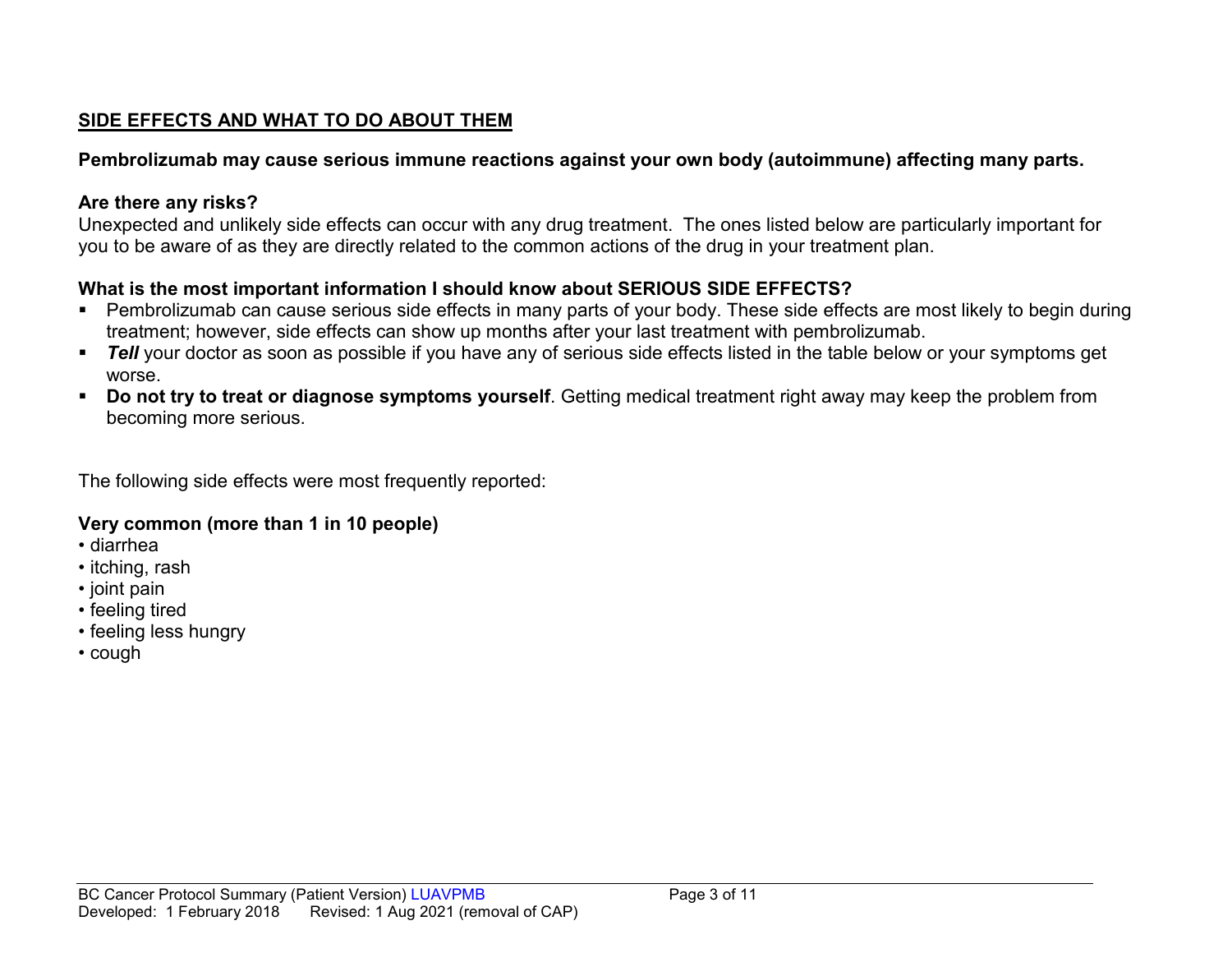| <b>SERIOUS SIDE EFFECTS</b>                                                             | How common is it?        |
|-----------------------------------------------------------------------------------------|--------------------------|
| Inflammation of the intestines (colitis)                                                | Common                   |
| Symptoms may include:                                                                   |                          |
| diarrhea (loose stools) or more bowel movements than usual. Do not treat the diarrhea   | (less than 1 in 10 but   |
| yourself.                                                                               | more than 1 in 100)      |
| blood or mucus in stools or dark, tarry, sticky stools<br>$\bullet$                     |                          |
| severe stomach pain (abdominal pain) or tenderness                                      |                          |
| Inflammation of the thyroid gland (hyperthyroidism, hypothyroidism)                     | Common                   |
| Symptoms may include:                                                                   |                          |
| rapid heart beat                                                                        | (less than 1 in 10 but   |
| weight loss or gain<br>$\bullet$                                                        | more than 1 in 100)      |
| increased sweating                                                                      |                          |
| hair loss<br>$\bullet$                                                                  |                          |
| feeling cold<br>$\bullet$                                                               |                          |
| constipation or diarrhea<br>$\bullet$                                                   |                          |
| your voice gets deeper<br>$\bullet$                                                     |                          |
| muscle aches                                                                            |                          |
| changes in sleep patterns                                                               |                          |
| Inflammation of the pituitary gland (hypophysitis, hypopituitarism, including secondary | Common                   |
| adrenal insufficiency)                                                                  |                          |
| Symptoms may include:                                                                   | (less than 1 in 10 but   |
| weight loss<br>$\bullet$                                                                | more than $1$ in $100$ ) |
| increased sweating, hot flashes                                                         |                          |
| hair loss (includes facial and pubic)<br>$\bullet$                                      |                          |
| feeling cold<br>$\bullet$                                                               |                          |
| headaches that will not go away or unusual headache<br>$\bullet$                        |                          |
| decreased sex drive<br>$\bullet$                                                        |                          |
| vision problems                                                                         |                          |
| excessive thirst and urination<br>$\bullet$                                             |                          |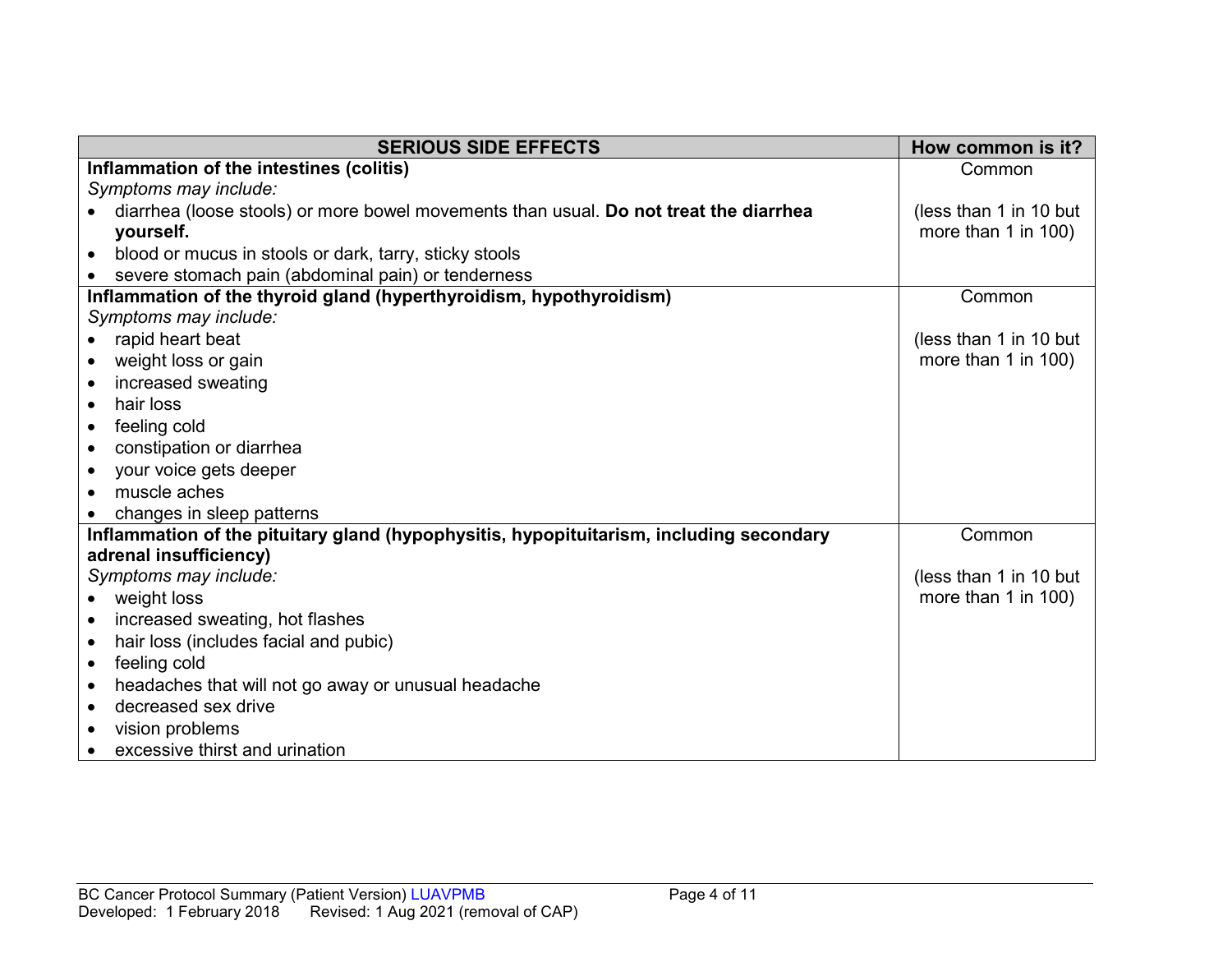| <b>SERIOUS SIDE EFFECTS</b>                                    | How common is it?       |
|----------------------------------------------------------------|-------------------------|
| Inflammation of the lungs (pneumonitis)                        | Common                  |
| Symptoms may include:                                          |                         |
| shortness of breath                                            | (less than 1 in 10 but  |
| chest pain                                                     | more than 1 in 100)     |
| coughing                                                       |                         |
| <b>Problems with muscles</b>                                   | Common                  |
| Symptoms may include:                                          |                         |
| back pain                                                      | (less than 1 in 10 but  |
| spasms                                                         | more than 1 in 100)     |
| weakness                                                       |                         |
| muscle pain                                                    |                         |
| <b>Skin problems</b>                                           | Common                  |
| Symptoms may include:                                          |                         |
| rash                                                           | (less than 1 in 10 but  |
| dry skin                                                       | more than 1 in 100)     |
| Problems in other organs (nervous system, eyes)                | Common                  |
| Symptoms may include:                                          |                         |
| tingling, numbness, lack of energy                             | (less than 1 in 10 but  |
| changes in eyesight                                            | more than 1 in 100)     |
| dizziness                                                      |                         |
| Inflammation of the liver (hepatitis)                          | Uncommon                |
| Symptoms may include:                                          |                         |
| nausea or vomiting                                             | (less than 1 in 100 but |
| loss of appetite<br>$\bullet$                                  | more than 1 in 1000)    |
| pain on the right side of your stomach<br>$\bullet$            |                         |
| yellowing of your skin or the whites of your eyes<br>$\bullet$ |                         |
| dark urine<br>$\bullet$                                        |                         |
| bleeding or bruise more easily than normal                     |                         |
| Inflammation of the kidneys (nephritis)                        | Uncommon                |
| Symptoms may include:                                          |                         |
| changes in the amount or colour of your urine                  | (less than 1 in 100 but |
|                                                                | more than 1 in 1000)    |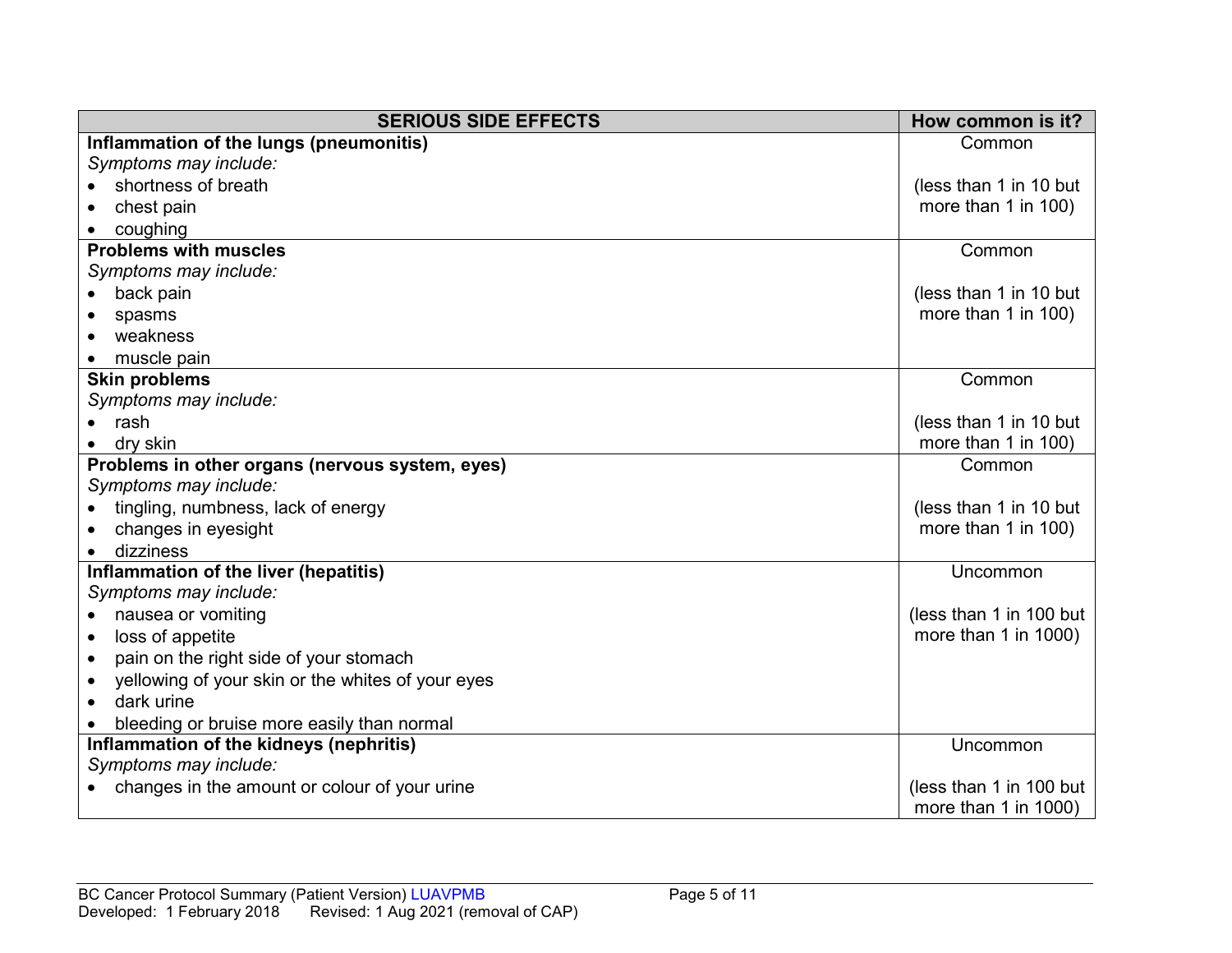| <b>SERIOUS SIDE EFFECTS</b>                     | How common is it?      |
|-------------------------------------------------|------------------------|
| Problems in the pancreas                        | Rare                   |
| Symptoms may include:                           |                        |
| abdominal pain                                  | (less than 1 in $1000$ |
| nausea and vomiting                             | but more than 1 in     |
|                                                 | 10000)                 |
| Blood sugar problems (type 1 diabetes mellitus) | Rare                   |
| Symptoms may include:                           |                        |
| hunger or thirst                                | (less than 1 in $1000$ |
| a need to urinate more often                    | but more than 1 in     |
| weight loss                                     | 10000)                 |
| <b>Infusion reactions</b>                       | Rare                   |
| Symptoms may include:                           |                        |
| shortness of breath                             | (less than 1 in $1000$ |
| itching or rash                                 | but more than 1 in     |
| dizziness                                       | 10000)                 |
| fever                                           |                        |
| wheezing                                        |                        |
| flushing                                        |                        |
| feeling like passing out                        |                        |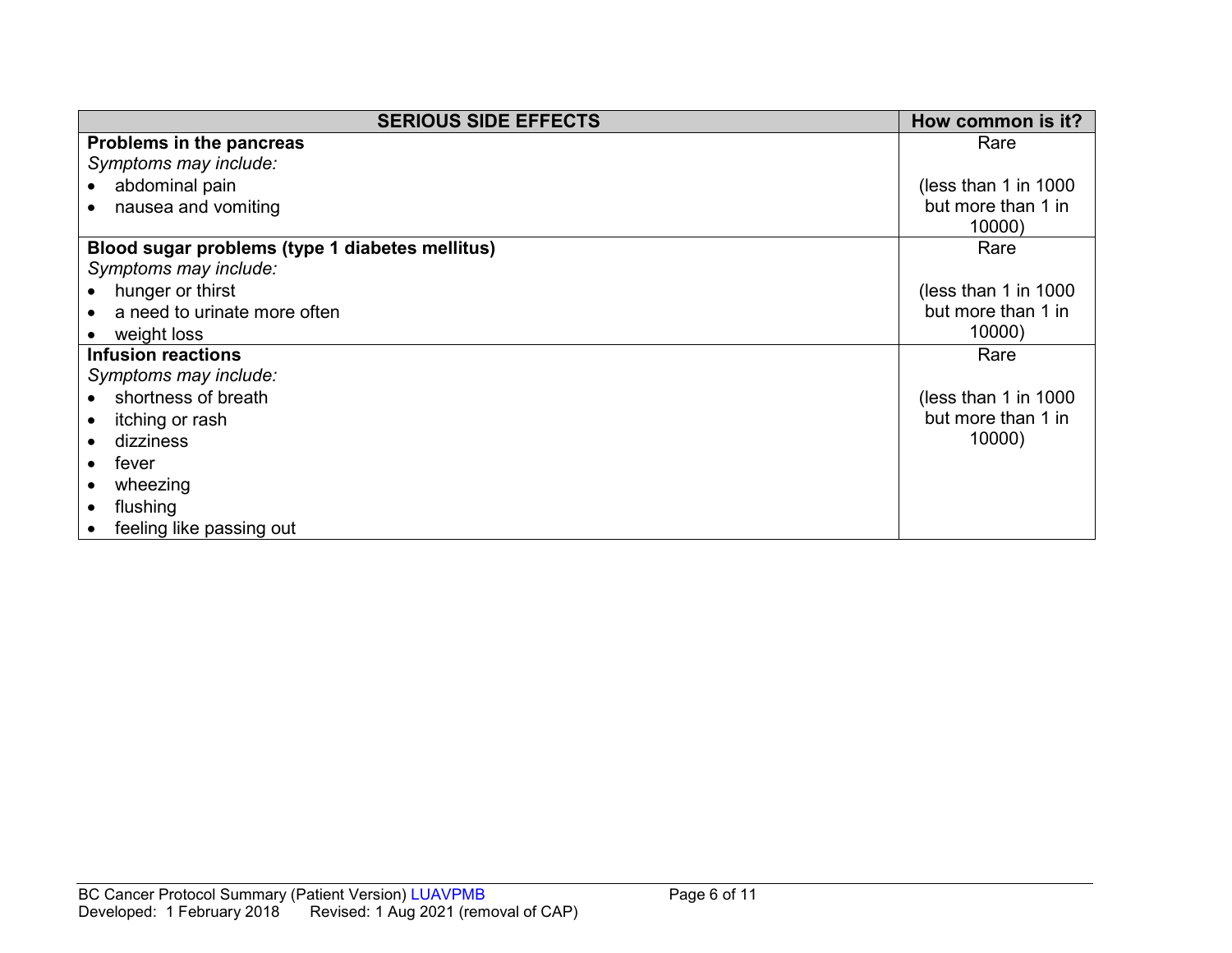| <b>OTHER SIDE EFFECTS</b>                                                                       | How common<br>is it? | <b>MANAGEMENT</b>                                                                                                                                                                                                                                                                                                                                                                                                                                                                                                                                  |
|-------------------------------------------------------------------------------------------------|----------------------|----------------------------------------------------------------------------------------------------------------------------------------------------------------------------------------------------------------------------------------------------------------------------------------------------------------------------------------------------------------------------------------------------------------------------------------------------------------------------------------------------------------------------------------------------|
| Pain or tenderness may occur where<br>the needle was placed.                                    | Very rare            | Apply cool compresses or soak in cool water for 15-20 minutes<br>several times a day.                                                                                                                                                                                                                                                                                                                                                                                                                                                              |
| Nausea and vomiting may occur after<br>your treatment. Most people have little<br>or no nausea. | Common               | You may be given a prescription for antinausea drug(s) to<br>$\bullet$<br>take before your treatment and/or at home. It is easier to<br>prevent nausea than treat it once it has occurred, so<br>follow directions closely.<br>Drink plenty of fluids.<br>$\circ$<br>Eat and drink often in small amounts.<br>Try the ideas in Food Choices to Help Control Nausea.*<br>If nausea and vomiting is persistent and you have other<br>symptoms of hepatitis, tell your doctor as soon as<br>possible. (see the table above for serious side effects.) |
| Fever may sometimes occur.                                                                      | Common               | Take acetaminophen (e.g., TYLENOL®) every 4-6 hours, to<br>$\bullet$<br>a maximum of 4 g (4000 mg) per day.<br>If you have other symptoms of colitis, tell your doctor as<br>soon as possible. (see the table above for serious side<br>effects.)                                                                                                                                                                                                                                                                                                  |
| <b>Constipation may sometimes occur.</b>                                                        | Common               | Exercise if you can.<br>$\bullet$<br>Drink plenty of fluids.<br>Try ideas in Suggestions for Dealing with Constipation.*<br>If you have other symptoms of colitis, tell your doctor as<br>soon as possible. (see the table above for serious side<br>effects.)                                                                                                                                                                                                                                                                                     |
| Headache may sometimes occur.                                                                   | Common               | Take acetaminophen (e.g., TYLENOL®) every 4-6 hours if<br>$\bullet$<br>needed, to a maximum of 4 g (4000 mg) per day.<br>If headache is persistent and you have other symptoms of<br>inflammation of glands or inflammation of the nerves,<br>tell your doctor as soon as possible. (see the table above<br>for serious side effects.)                                                                                                                                                                                                             |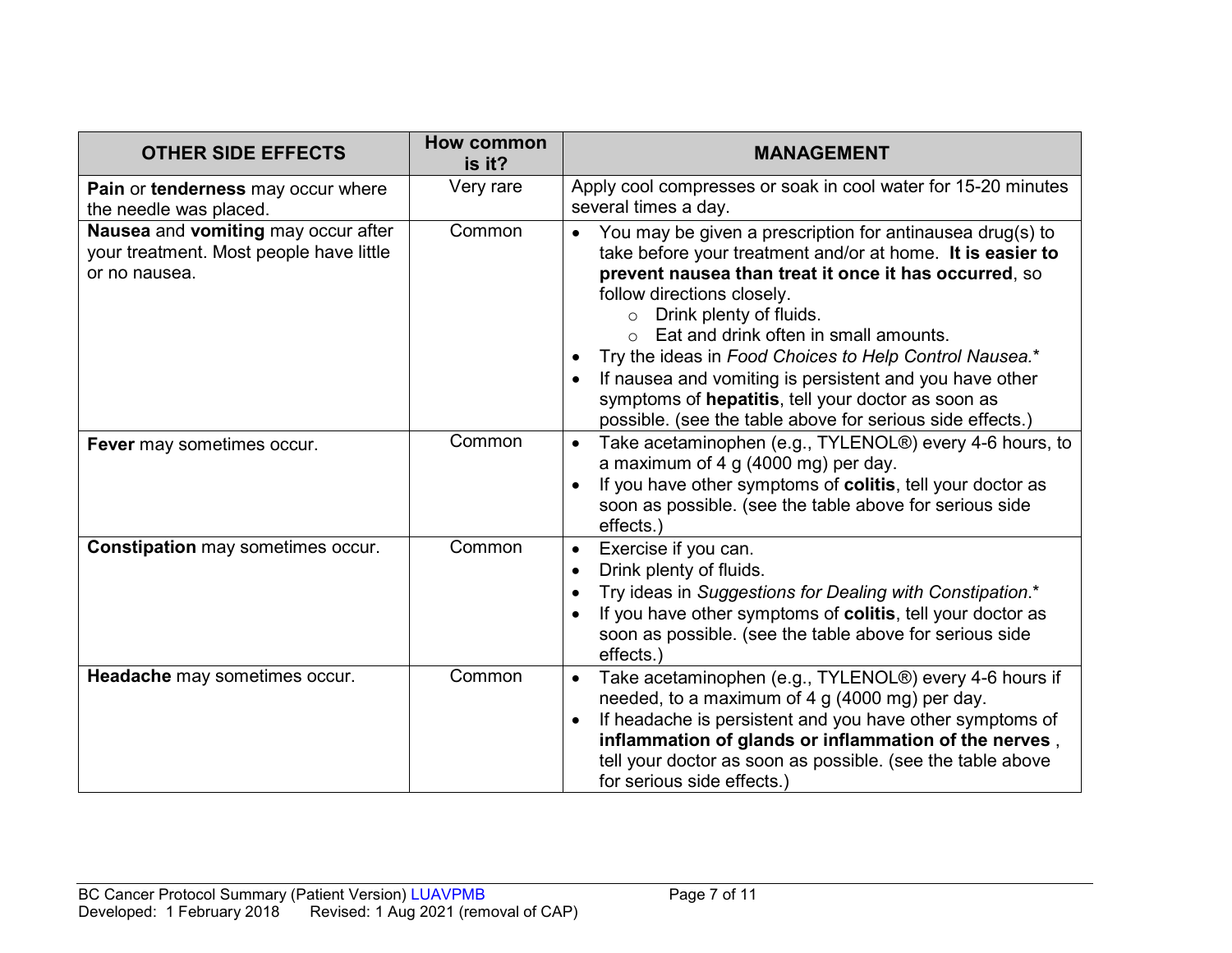| <b>OTHER SIDE EFFECTS</b>                                   | <b>How common</b><br>is it? | <b>MANAGEMENT</b>                                                                                                                                                                                                                                                                                                                                                    |
|-------------------------------------------------------------|-----------------------------|----------------------------------------------------------------------------------------------------------------------------------------------------------------------------------------------------------------------------------------------------------------------------------------------------------------------------------------------------------------------|
| Loss of appetite and weight loss<br>sometimes occur.        | Very common                 | Try the ideas in Food Ideas to Help with Decreased<br>Appetite.<br>If loss of appetite is persistent and you have other<br>symptoms of hepatitis, tell your doctor as soon as<br>possible. (see the table above for serious side effects.)                                                                                                                           |
| <b>Tiredness</b> and lack of energy may<br>sometimes occur. | Very common                 | Do not drive a car or operate machinery if you are feeling<br>tired.<br>Try the ideas in Your Bank to Energy Savings: Helping<br>People with Cancer Handle Fatigue.*<br>If tiredness is persistent and you have other symptoms of<br>hepatitis or inflammation of glands, tell your doctor as<br>soon as possible. (see the table above for serious side<br>effects. |
| Hair loss is rare with pembrolizumab.                       | Rare                        | If hair loss is a problem, refer to For the Patient: Hair Loss Due<br>to Chemotherapy.*                                                                                                                                                                                                                                                                              |

**\*Please ask your oncologist or pharmacist for a copy.**

**If you experience symptoms or changes in your body that have not been described above but worry you, or in any symptoms are severe, contact:**

 **\_\_\_\_\_\_\_\_\_\_\_\_\_\_\_\_\_\_\_\_\_\_\_\_ at telephone number:\_\_\_\_\_\_\_\_\_\_\_\_\_\_\_\_\_\_\_**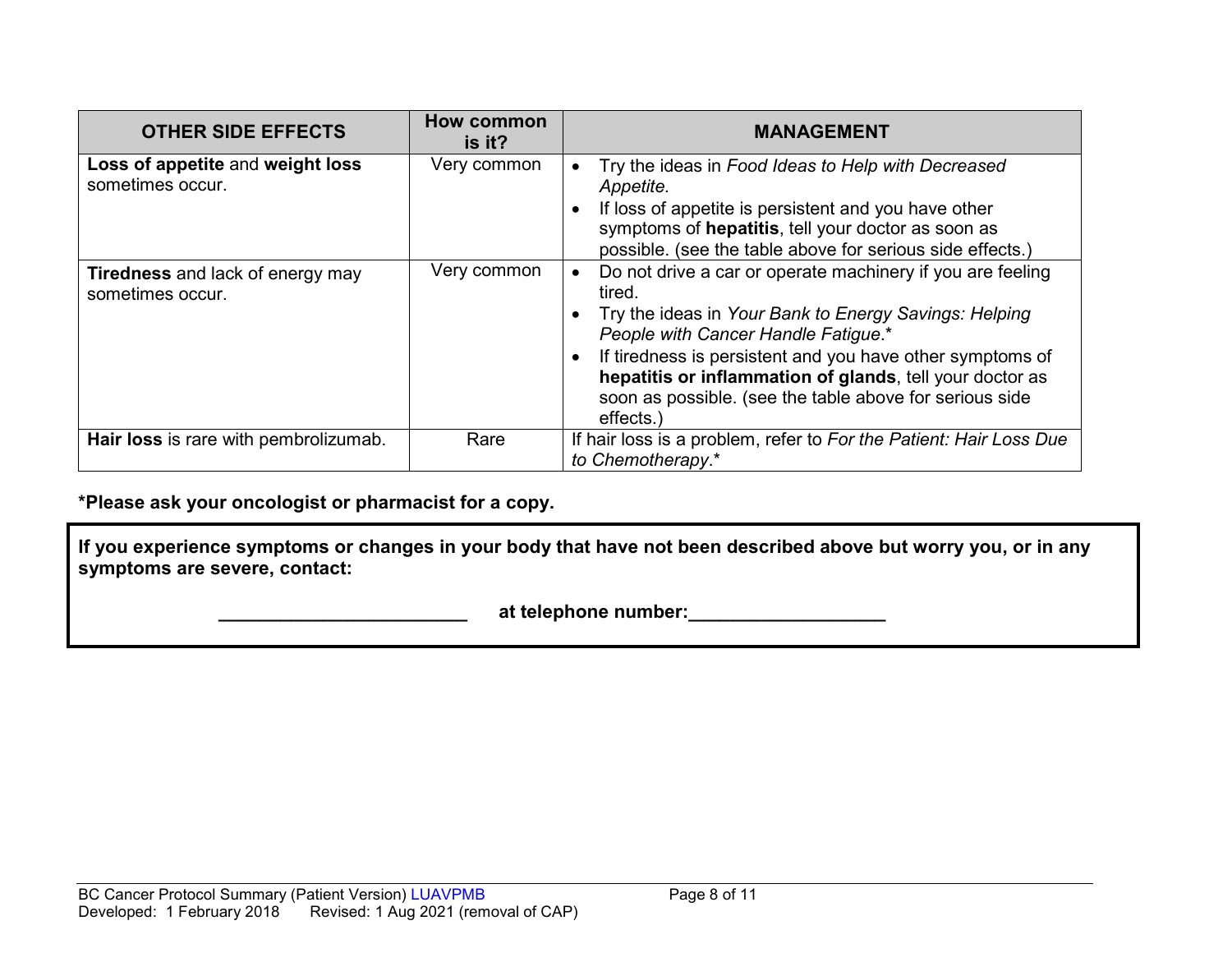| BC<br><b>MEDICAL</b><br><b>CAN</b><br><b>ALERT</b><br>CER<br><b>Provincial Health Services Authority</b><br><b>NAME</b>                                             | SEVERE IMMUNE-MEDIATED ADVERSE REACTIONS<br>Including enterocolitis, intestinal perforation, hepatitis,<br>dermatitis<br>including toxic epidermal)<br>necrolysis),<br>neuropathy, endocrinopathy, pneumonitis,<br>myositis,<br>myocarditis and toxicities in other organ systems. Duration<br>of risk after treatment is unknown. |
|---------------------------------------------------------------------------------------------------------------------------------------------------------------------|------------------------------------------------------------------------------------------------------------------------------------------------------------------------------------------------------------------------------------------------------------------------------------------------------------------------------------|
| has received<br>CHECKPOINT INHIBITOR IMMUNOTHERAPY:<br>Immune-Mediated Adverse Reactions<br>ALWAYS CARRY THIS CARD AND SHOW TO<br>PHYSICIANS INCLUDING ANESTHETISTS | FOR MORE INFORMATION:<br>www.bccancer.bc.ca/health-professionals/professional-resources/cancer-drug-manual<br>Rev Aug 2018                                                                                                                                                                                                         |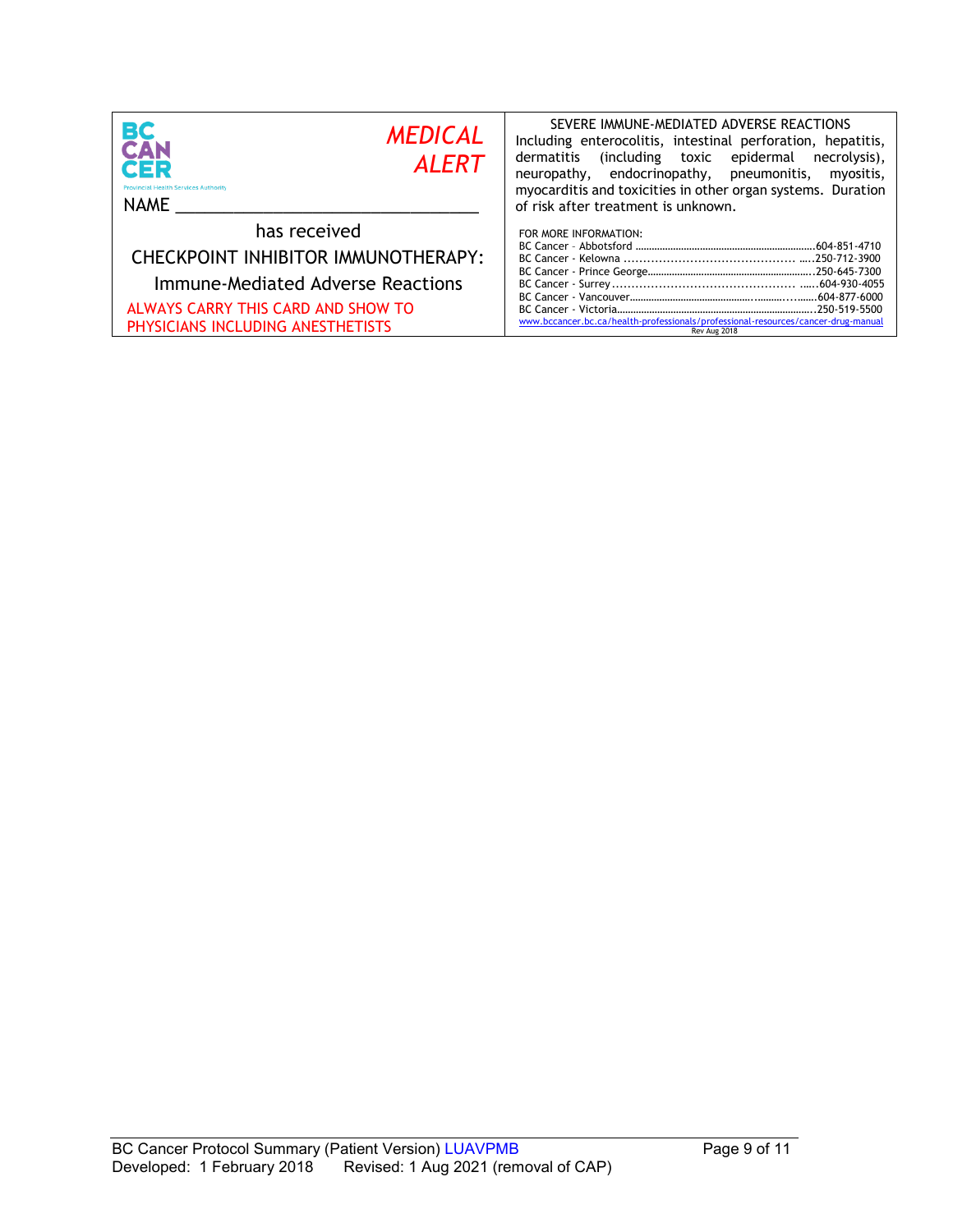| To Whom It May Concern:                                                                                                                                                                             |     |
|-----------------------------------------------------------------------------------------------------------------------------------------------------------------------------------------------------|-----|
|                                                                                                                                                                                                     |     |
|                                                                                                                                                                                                     |     |
|                                                                                                                                                                                                     |     |
|                                                                                                                                                                                                     |     |
|                                                                                                                                                                                                     |     |
|                                                                                                                                                                                                     |     |
| This patient is receiving <b>immunotherapy</b> at the BC Cancer and is at risk of <b>immune-related</b><br>toxicities which may be life threatening and require urgent management.                  |     |
| Immunotherapy toxicities are different from those encountered with standard chemotherapy                                                                                                            |     |
| or targeted therapies. The immune system may become dysregulated during immunotherapy                                                                                                               |     |
| treatment, leading to symptoms and findings which mimic autoimmune disorders. Adverse<br>events can occur during or following treatment and can be life threatening. Any organ system               |     |
| in the body is at risk including, but not limited to:                                                                                                                                               |     |
| Lungs (pneumonitis, pleuritis, sarcoidosis)                                                                                                                                                         |     |
| Gastrointestinal (colitis, ileitis, pancreatitis)                                                                                                                                                   |     |
| Liver (hepatitis)                                                                                                                                                                                   |     |
| Skin (rash, Stevens-Johnson syndrome)<br>Endocrine (hypophysitis, adrenal insufficiency, hypo/hyperthyroidism, type 1 diabetes mellitus)                                                            |     |
| Renal (interstitial nephritis)                                                                                                                                                                      |     |
| Blood (hemolytic anemia, thrombocytopenia, neutropenia)                                                                                                                                             |     |
| Neurologic (encephalitis, Guillain-Barré syndrome, meningitis, myasthenia gravis, neuropathy)                                                                                                       |     |
| Musculoskeletal (myositis, arthritis)<br>Cardiovascular (pericarditis, myocarditis, vasculitis)                                                                                                     |     |
| Ophthalmologic (uveitis, scleritis, episcleritis, conjunctivitis, retinitis)                                                                                                                        |     |
| Management of immune-related toxicities necessitates prompt coordination with a medical                                                                                                             |     |
| oncologist with initiation of high dose corticosteroids, and may require referral to the                                                                                                            |     |
| appropriate subspecialty. If you suspect your patient is presenting with immune-related                                                                                                             |     |
| toxicity, please contact the patient's medical oncologist directly or if after hours contact the<br>on-call physician, or as per your local centre's process (next page). Additional information on |     |
| immunotherapy toxicity treatment algorithms is located at the end of the above posted                                                                                                               |     |
| protocol at www.bccancer.bc.ca.                                                                                                                                                                     |     |
|                                                                                                                                                                                                     |     |
| BC Cancer Systemic Therapy Program                                                                                                                                                                  | 1/2 |
| Developed: 28 Nov 2017<br>Revised:                                                                                                                                                                  |     |
| www.bccancer.bc.ca<br>Provincial Health Services Authority                                                                                                                                          |     |